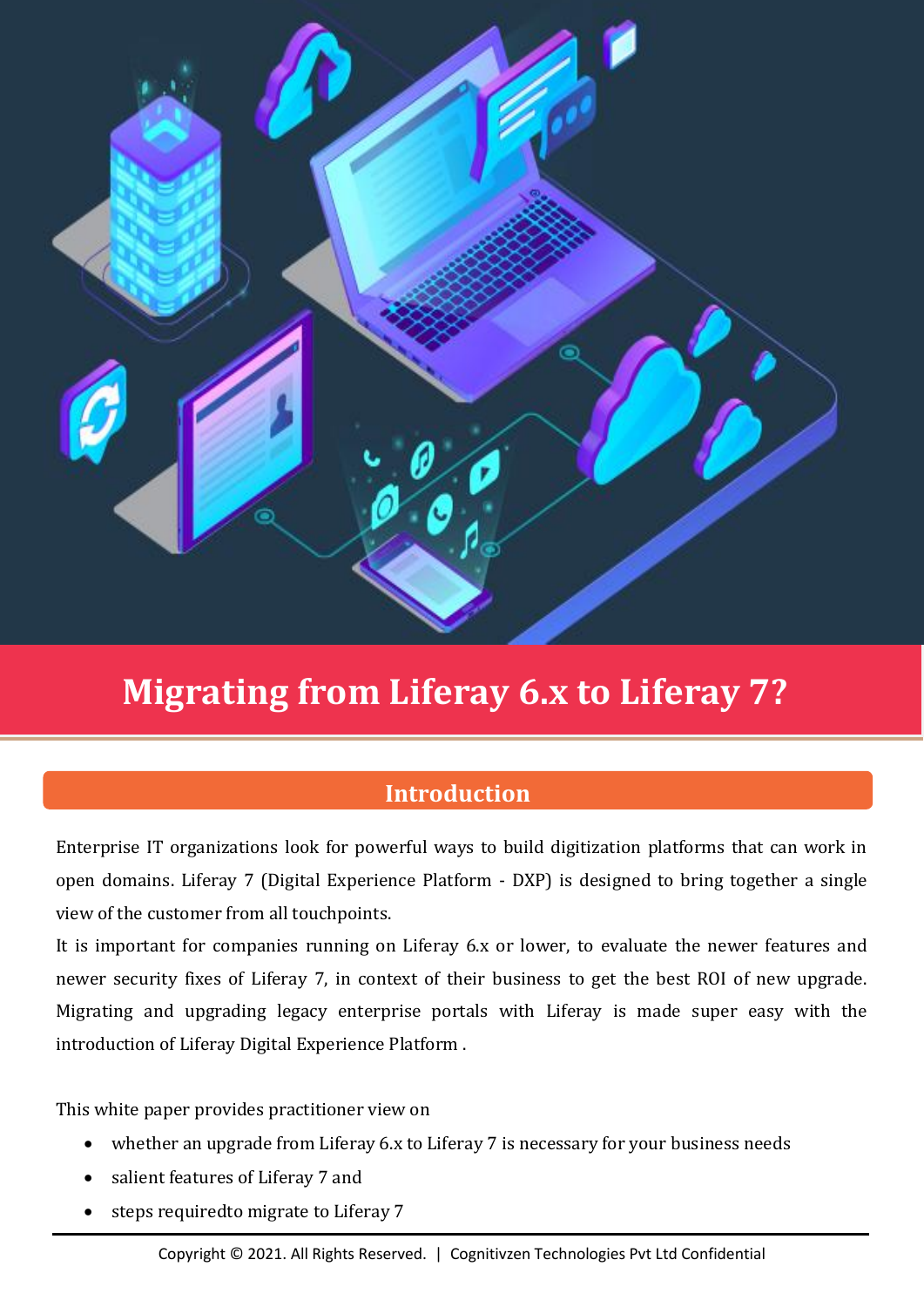

## **Liferay 7 (DXP) upgrade Checklist**

If you have a stable portal on Liferay 6.x, and if you are planning to go an extra mile by migrating to Liferay 7, get on to your feet to evaluate the TCO and ROI. CognitivZen advises to go through the following checks before a decision is made for upgrade.

### **Operational**

- o Are you looking for a flexible portal that can scale up easily to suffice your needs at lesser operational costs as your business grows?
- o Are you willing to streamline your Business Process Automation? Liferay 7 features dynamic personalized forms and elegant workflows to achieve your goals.

### **Digital Strategy**

- o Are you planning to bring forward mobility integration to your digital platforms and technology to deliver a consistent digital experience?
- o Do you want to revamp your digital strategy to provide more value to your customer experience and improve digital collaboration in the day to day business?
- o Do you plan to bring in your customer's social activity into the portal and to improve customer relationship by targeting your audience more accurately?

### **Enhanced Security**

o Are you looking for a more robust security for your customers and their data?

### **Usability**

o Do you have any plans of enriching the portals with new features, themes and other usability customizations that can excite the stakeholders or increase your customer base?

### **Performance**

o Do you spend ample amount of time searching for the required content from huge repository of log files using 6.x SOLR search engine which is very slow? Instead of upgrading to Liferay 7 (which uses Elastic), you can use Elasticray [\(http://www.elasticray.com/\)](http://www.elasticray.com/)to instantly make your search faster.

### **End of life support**

 $\circ$  With Liferay 6.x, you may be left behind the fast-changing industry trends. Also, you may lose official support for your portal and have to completely depend on the nonguaranteed voluntary, unpaid support from the community. Do you have human resources to support Liferay 6.x, if the official support ceases to exist?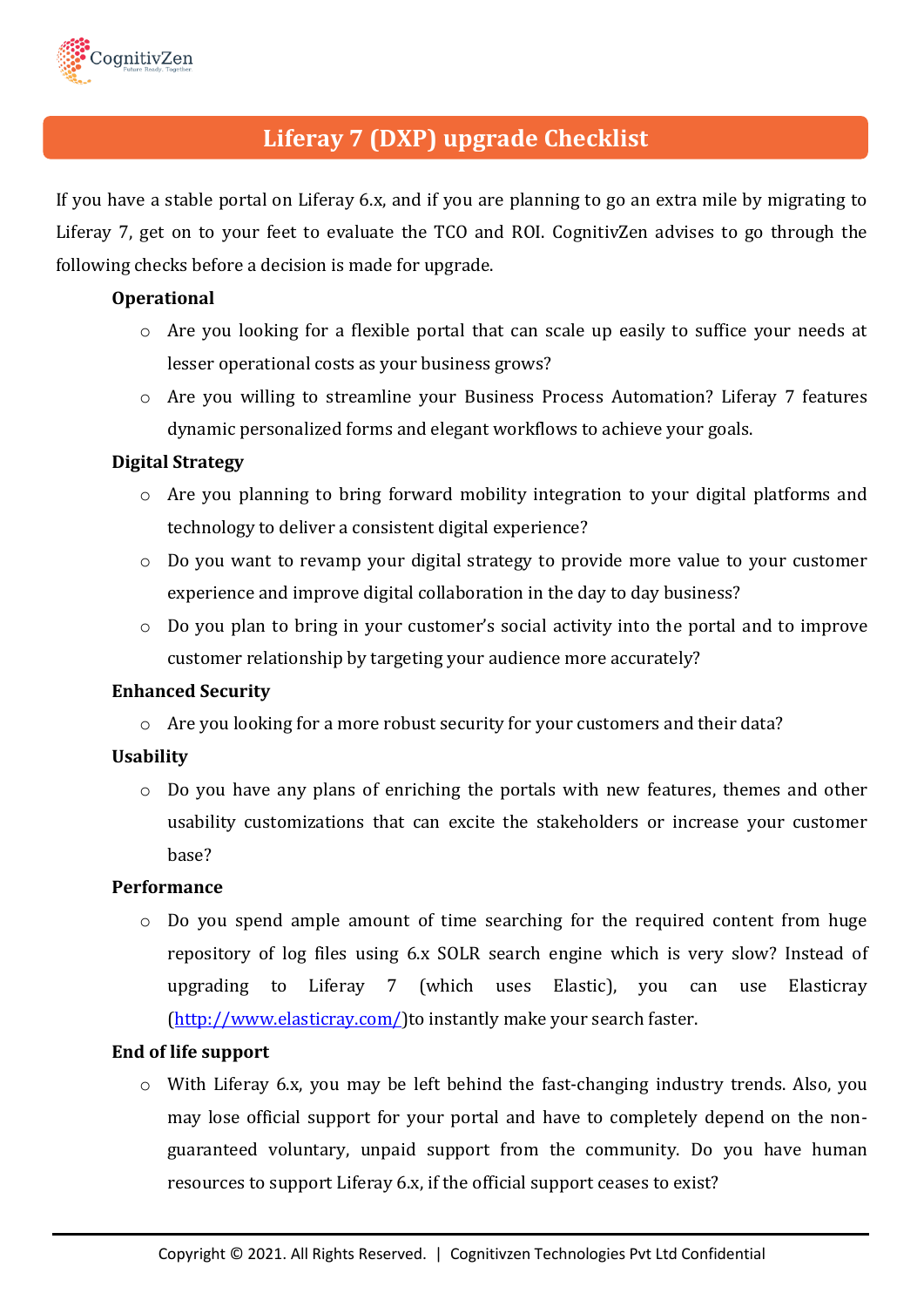

*If your answer is 'Yes' to at least 5 questions, then you should consider upgrading from Liferay 6.x to Liferay 7.*

## **What's new in the Liferay 7(DXP)?**

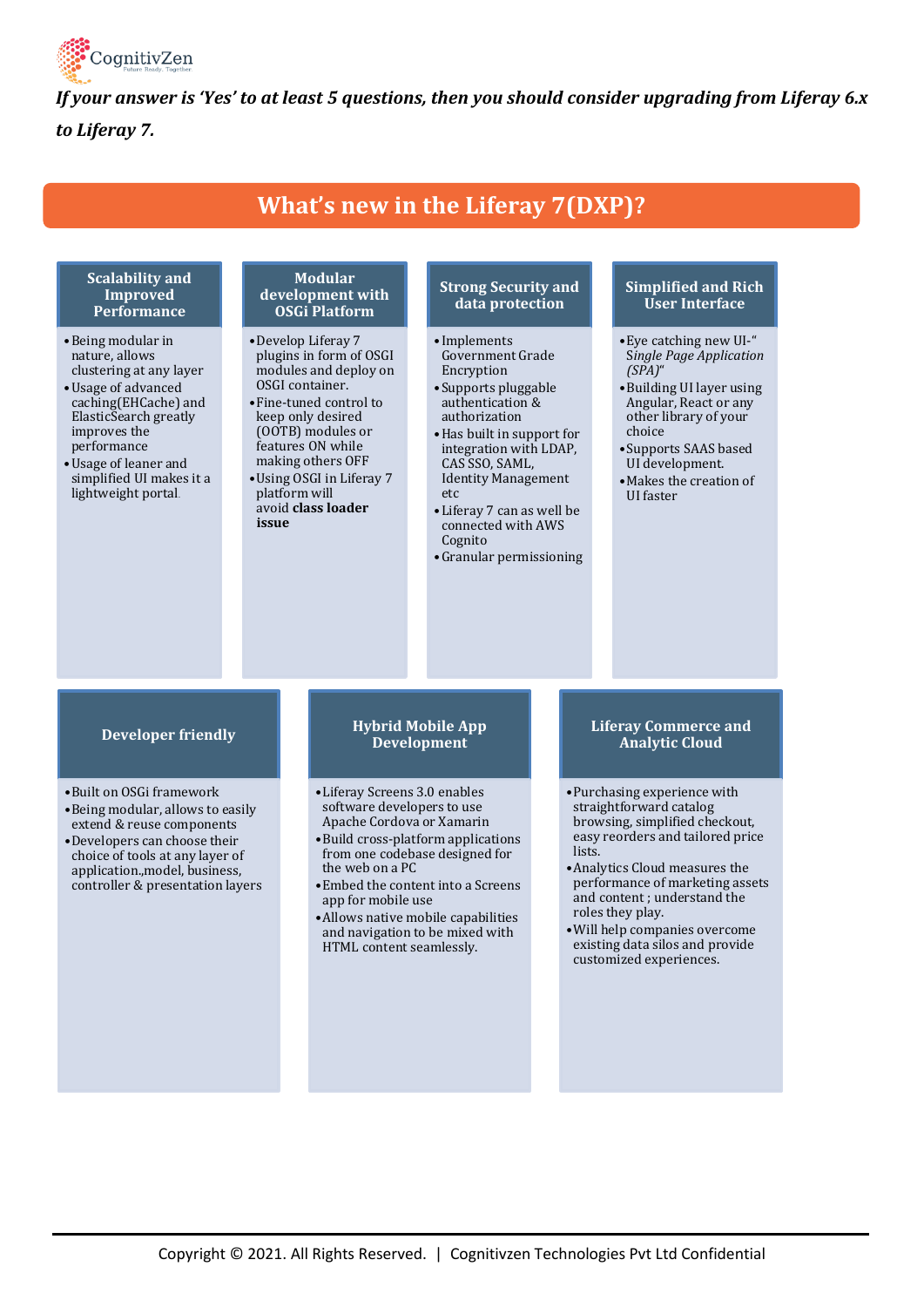

## **Steps to migrate from Liferay 6.x to Liferay 7**

### **Upgrade Analysis**

- •Analyze what has changed and what has not from Liferay 6.x
- Identify the current environment and the updates needed to run Liferay DXP
- Since Liferay DXP runs on Java 8, make sure all your custom plugins run on Java 8.
- Some customizations, plugins developed for 6.x are directly provided by DXP. Else, additional testing is needed for their QA after the upgrade
- •Understand the risks of migration and prepare on plans to mitigate them

#### **Backup & Restore**

- •Always take a latest backup of the database, document library and the current portal server
- •Prepare a roll back plan using these backups and make sure the roll back actually works smoothly
- Identify any unused data, documents lying around in the portal and remove them using API.

#### **Staging environment setup for migration**

- •Preparing a staging environment for migration includes
- •OS upgrade if necessary
- Java 8 version upgrade if necessary
- Install the latest Liferay 7.1 bundle, configure the patching tool and apply the latest fix packs available
- If you are already using an older version of ElasticSearch using our ElasticRay plugin
- (http://www.elasticray.com/), then you need to upgrade the ElasticSearch server to the one supported by Liferay DXP. Else, you can install a fresh ElasticSearch version supported

#### **Install database server of your choice (MySql, PostgreSql etc)**

- •Load the current liferay schema on your staging database server
- •Copy/move a backup of your document library to your liferay bundle's /data directory

#### **Run migration on Staging**

- •Migrate the database to DXP
- •Migrate the plugins, hooks and other customizations to be DXP complaint.

#### **Post Staging Upgrade**

- •Perform smoke testing/navigation around multiple sites & sub-sites.
- •A heavy functional and performance testing is needed
- •Review the logs/ liferay .{date}. log file for any startup or runtime errors
- •Repeat the process for several dry runs and do heavy functional and performance testing
- •Document any issues faced and the solutions to fix them. These will be helpful while running the migration on production environment.

#### **Production Migration Strategy**

- •Ensure all the latest backups are taken (data & document library)
- •Test restoration of backed up data
- Install the necessary software required to run Liferay DXP. This step is already done on staging.
- •Choose a migration window and notify the stakeholders of service downtime
- •Ensure all hands-on deck
- •Run the db upgrade and portal upgrade
- •Do a thorough functional and performance testing
- •Continuously check logs for any issues

## **Conclusion**

Liferay 7 creates an interactive digital platform– this platform monitors and delivers relevant, high priority intelligence to the customers. Based on the guidelines specified in this whitepaper, businesses